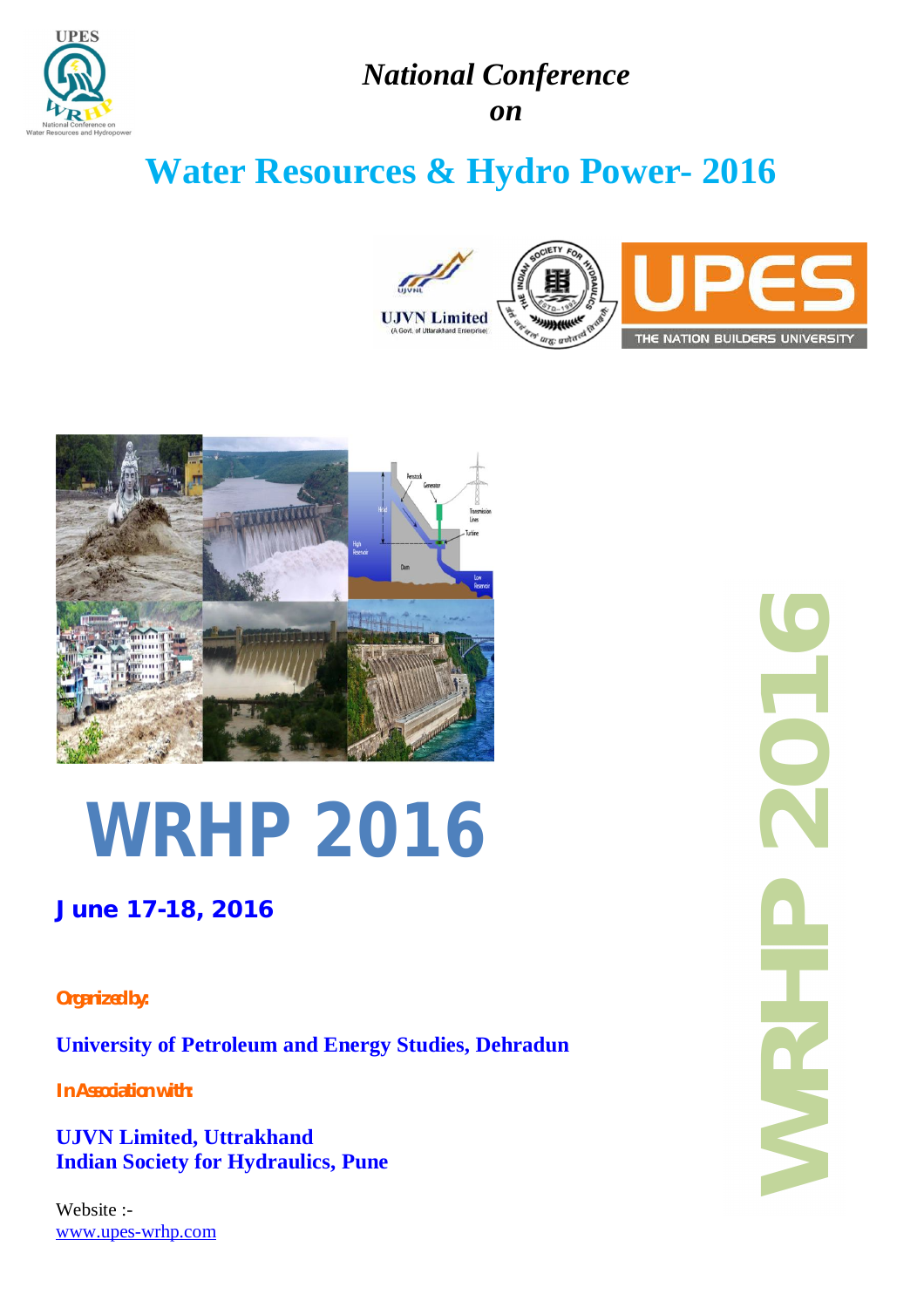## *About the WRHP-2016*

Water is an essential requirement not only for sustenance of life but also for food, fiber and shelter. Water resources are essential for agricultural, industrial, household, recreational environmental and other activities. In recent time, the management of water resources is the need of the hour and needs special attention. One of the challenging issues is flood planning and management as the floods do occur due to unusual excessive rain water, inadequate capacity of rivers to carry the high flood discharge, snow melting, cloud bursting inadequate drainage to carry away the rainwater quickly to streams/ rivers are the main causes of floods. The droughts are also confronting the human beings. The impacts of climate change have further aggravated these issues. The well-being of a nation can be judged by its capacity to store water and put it to proper uses by the people. This stored water can be utilized for harnessing hydro power.

India is blessed with immense hydro-electric potential and ranks 5th in terms of exploitable hydropotential on global scale. Further, due to the recent incidences of hydro-meteorological disasters and the concerns raised about social and environmental aspects from many quarters, the development of hydro potential has not made much of headway. As a consequence, Uttarakhand which has a projected potential of 27,000 MW has only been able to harness about 3,942 MW from hydropower projects. Therefore, there is a huge opportunity to further optimally harness the hydropower potential towards acquiring energy security and green growth. There is a need of serious relooking of the existing status, policy, environmental, financial, social and technical barriers in implementation.

The organizers of the conference, therefore, considered it prudent to organize a conference on themes related to water resources and hydropower. The main objective of the conference is to manage water resources properly and to generate hydropower.

## *ABOUT ORGANIZERS OF WRHP 2016*

## *About UPES*

University of Petroleum and Energy Studies (UPES) was established in the year 2003 through UPES Act, 2003 of the State Legislature of Uttarakhand. With an ambitious vision and unique approach, UPES emerged as an innovative institution offering industry-focused specialized graduate, post-graduate and doctoral programs in key areas such as Energy, Infrastructure, Transportation, Information Technology and Legal Process. (*<http://www.upes.ac.in/>*)

The University's objective is to develop domain specific and competent technocrats, professionals and managers who are ready to join the core industries.

## *About UJVNL*

UJVN Limited formerly known as Uttarakhand Jal Vidyut Nigam Limited, is an ISO 9001: 2008 company, incorporated under the Companies Act 1956 in 2001. Main objective of UJVN Ltd. is to establish takeover, operate and maintain power generating stations harnessing the conventional, non-conventional, nuclear and other sources of energy that include sub-stations, transmission lines, other ancillaries and activities It is one of the large power companies of the country operating 15 hydro power stations of different sizes with a combined capacity of 1290 MW. Currently, UJVN Ltd. is in the process of developing 13 large hydro power projects aggregating to 3174 MW and 22 SHPs aggregating to 177 MW. (*[http://www.uttarakhandjalvidyut.com/\)](http://www.uttarakhandjalvidyut.com/))*

## *About ISH*

The **Indian Society for Hydraulics** (**ISH**) has been set up in 1992 as a technical, educational and nonprofiteering voluntary national organization to encourage and foster understanding amongst engineers, scientists and other technical personnel engaged in various activities related to hydraulics. (*<http://ish.net.in/>*)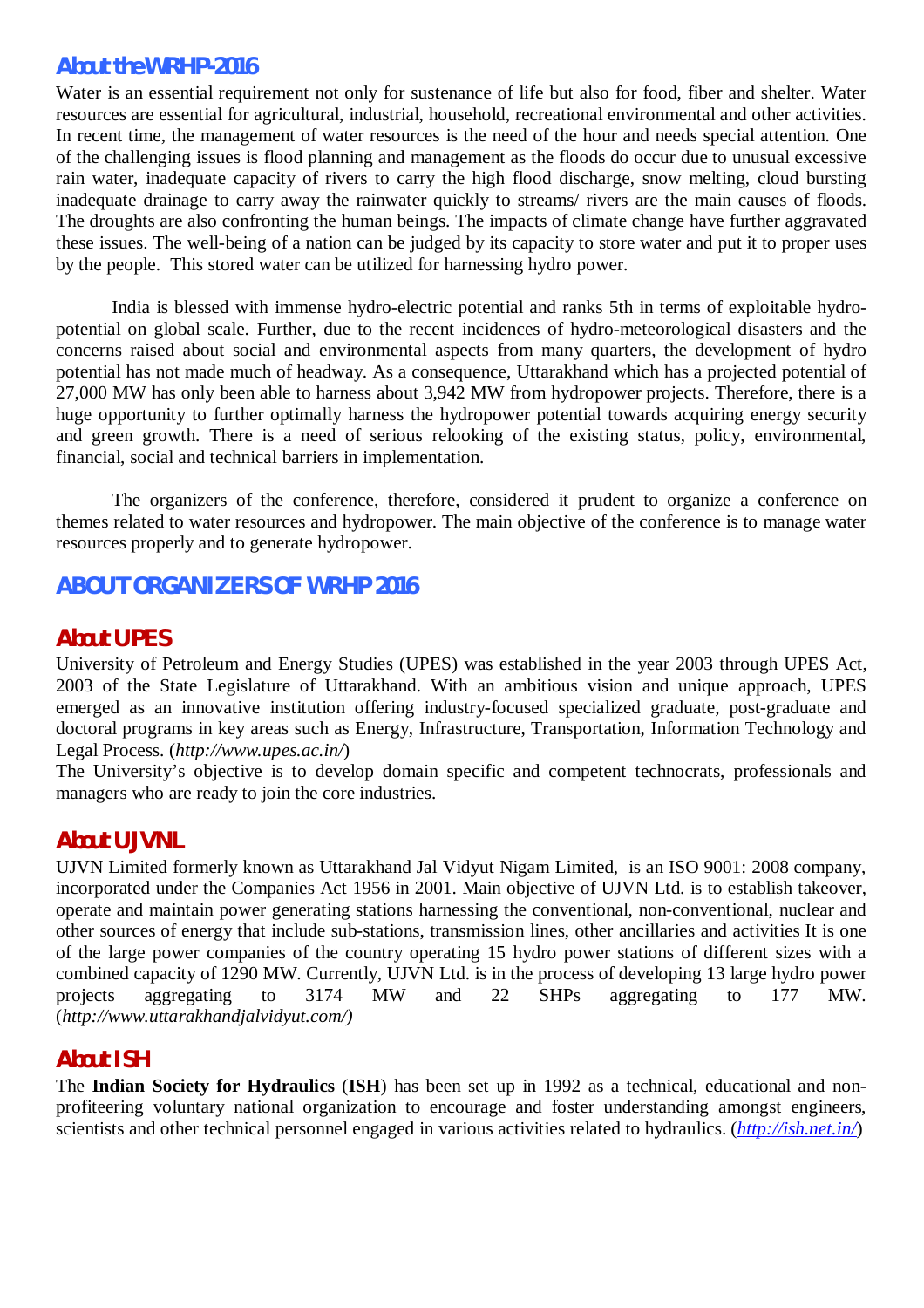## *Conference Themes*

The event will focus on the following key themes:

## **Water Resources Planning and Management**

- o Watershed Management & Interlinking of rivers
- o Water harvesting and groundwater recharge
- o Flood Forecasting and Mitigation
- o River hydrodynamics morphology
- o River Ganga valley and basin management
- o Conflicts arising over water
- o Policy, governance and implementation.
- o Planning of Ground water development

## **Climate Change and Global Warming**

- o Impact of climate change on water resources/Ground water
- o Ecosystem health of river Ganga and its tributaries
- o Climate change and global warming : impact on Ganga basin
- o Hydrological impacts of climate change
- o Environmental aspects of hydropower
- o Environment clearance from the government

## **Hydraulic Structures**

- o Fluvial hydraulics
- o Sedimentation Management
- o Small Dam/High Dam/Weir/Barrage/Cross Drainage works
- o Downstream issues- Scour, Erosion etc
- o Dam break problem
- o Coastal and offshore structures
- o Ports and Harbours

## **Hydropower Engineering**

- o Micro/Small Hydropower, Ultra-Low Head / hydro-kinetic Technology Development
- o Cumulative Environment Impact Assessment of hydropower project
- o Community Participation in Development
- o Pumped storage and integration with Renewable Energy
- o Reservoir Operation

## *Invitation and Call for Papers*

It is designed to bring together practitioners and researchers alike, including field engineers, academicians, planners, health specialists, disaster managers, decision makers and policy makers engaged in various aspects of water resources and hydropower. It provides a unique opportunity for these various specialists to come at one platform.

Interested authors are requested to submit full-length papers, not exceeding 8 pages on A-4 size paper as per the relevant theme/themes of the conference and in the prescribed format, to the organizing Secretary (Dr Vijay Raj), WRHP 2016 latest by  $30<sup>th</sup>$  April 2016. The acceptance of the papers by electronic mail will be communicated to the author/authors by 15<sup>th</sup> May, 2016. [\(paper\\_wrhp@ddn.upes.ac.in\).](mailto:(paper_wrhp@ddn.upes.ac.in).) *The authors and delegates are requested to send papers and other correspondence through e-mail only*

## *Important Dates*

- **Last date for submission of full Paper : 30 April, 2016**
- **Intimation regarding acceptance of Papers : 15thMay, 2016**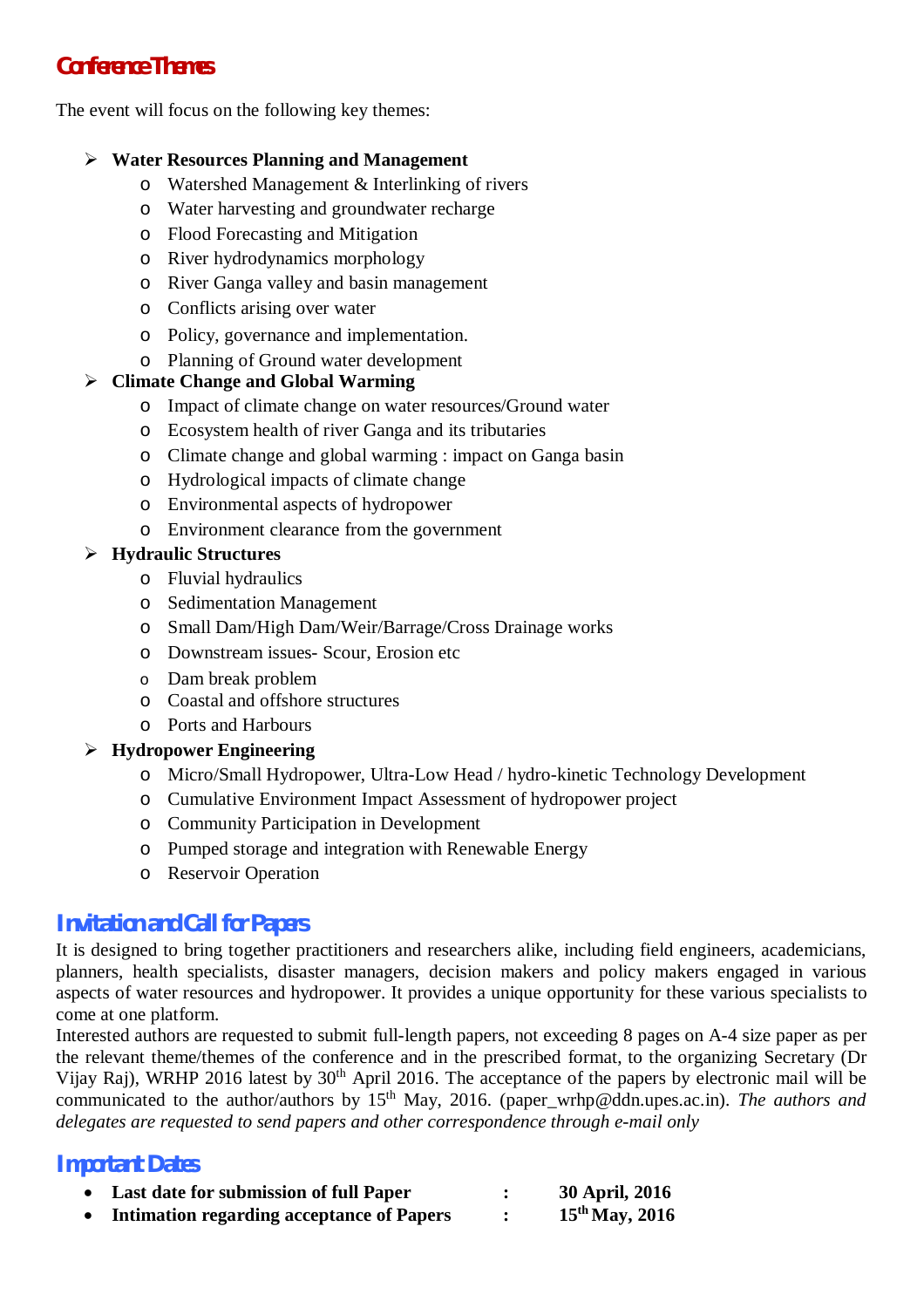## *Registration*

The Registration Fee is as under:

| • Delegates                            | $Rs.4000/-$       |
|----------------------------------------|-------------------|
| • Contributing authors and ISH members | <b>Rs. 3000/-</b> |
| • Students                             | <b>Rs. 1000/-</b> |
| • Accompanying Person                  | <b>Rs.</b> 1500/- |

The Registration Fee provides for the Conference Proceedings, Registration kit, working lunches and tea/coffee during two days of conference. Prospective participants are requested to fill Registration form which is available on conference website and mail [\(wrhp@ddn.upes.ac.in\)](mailto:(wrhp@ddn.upes.ac.in)) the same along with the Registration Fee to the convener. Registration fee can be paid by D.D/direct transfer only. The payment can be made in by Demand Draft in favour of University of Petroleum and Energy Studies payable at Dehradun (INDIA) –Please write Conference Name, your Name on backside of DD and send to convener address.

## *Master Classes*

The master classes will be held on June 16, the day before the formal opening of the conference. The masterclasses will provide a unique platform for young researchers to interact with the renowned experts and discuss their research work with them. Selection of the students and young scientists will be made based on the applicant's brief two-page CV and a short description (two-page) of his or her research work. Applications for master classes will be accepted upto 31 march 2016. For the themes and other details, please refer conference website.

## *Sponsorship*

Reputed Organizations are invited to be one of the co-sponsors of the event by paying sponsorship fee. The conference shall provide unique opportunity to project the brand name of your organization to the benefit of practitioners and researchers alike, including field engineers, academicians, planners, health specialists, disaster managers, decision makers and policy makers engaged in various aspects of water resources and hydropower. Each sponsor will also be listed as a "Conference Co Sponsor" page on the conference website, display board near the venue of the conference, inside the conference program guide/souvenir and a range of other privileges. Sponsors are requested to fill the form available on conference website.

## *Important Contacts*

(Convener,WRHP 2016) (Convener,WRHP2016) Professor & Head Associate Prof. and Head UPES, Bidholi, Dehradun-248001 UPES, Bidholi, Dehradun-248001 Email: [wrhp@ddn.upes.ac.in](mailto:wrhp@ddn.upes.ac.in) Email: [wrhp@ddn.upes.ac.in](mailto:wrhp@ddn.upes.ac.in) Phone: 9690757370

#### **Dr.Vikas Garg Prof. Narendra Soni**

Department of Civil Engg, Department of Electrical, Power and Energy

Fax : +911352776090/95

**[www.upes.ac.in](http://www.upes.ac.in)**

## **Chief Patron**

Patron<br>Dr. S.J.Chopra

## **ORGANISING COMMITTEE**

Dr. Umakant Panwar Principal Secretary (Energy), Govt of Uttarakhand, Dehradun Mr Utpal Kumar Ghosh President & CEO, UPES, Dehradun

Chancellor, UPES, Dehradun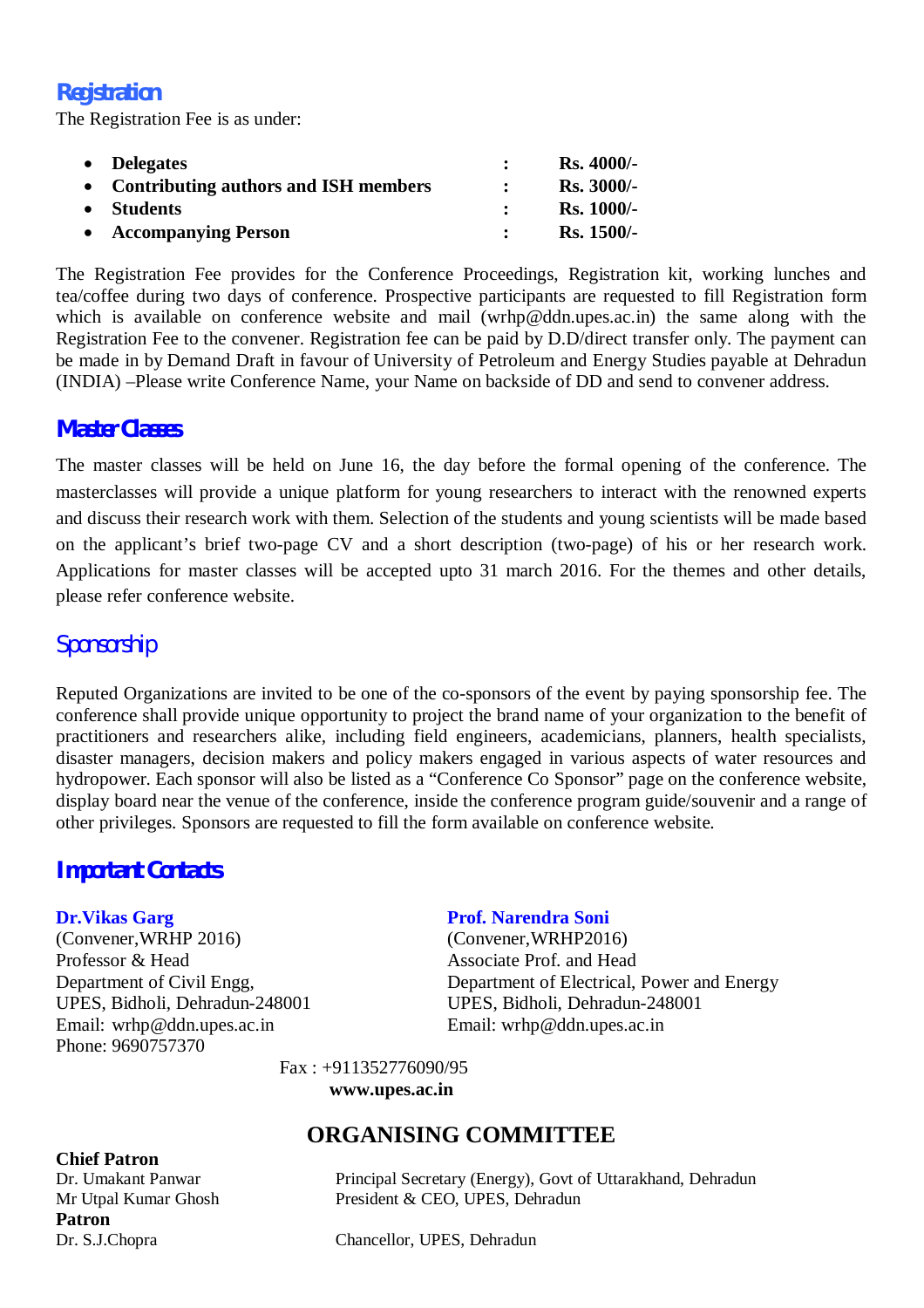**Chairman Co-Chairman** Dr. Kamal Bansal Dean, CoES, UPES **Convener**<br>Dr Vikas Garg

#### **Organising Secretary**

#### **Members**

#### Mr. S. N. Verma Managing Director, UJVNL, Dehradun

Dr. Shrihari Vice Chancellor, UPES, Dehradun

Mr. B C K Mishra Director (Operations), UJVNL Dr. M. P. Sharma Head, AHEC, IIT Roorkee

Head, Civil Engineering, UPES Prof. N.B. Soni Head, Electrical Power & Energy, UPES

Dr Vijay Raj Adjunct Professor, UPES(7500212221) Er. Manoj Kesharwani Executive Engineer, UJVNL, Dehradun Er. L R Ranganath Secretary, ISH, Pune Secretary, ISH, Pune

Dr. Rajnish Garg Professor, MED, UPES, Dehradun Dr. Jitendra Kumar Pandey Head(R&D), UPES, Dehradun Dr Pankaj Sharma Associate, Professor, MED, UPES, Dehradun Mr Vikram Sahai, Thead, CPC, UPES, Dehradun Mr. M Vijai Kishore Asstt. Professor, UPES, Dehradun Mr. Parveen Kumar Asstt. Professor, UPES, Dehradun Mr. Sushanta Shetty Asstt. Professor, UPES, Dehradun Dr. Gagan Anand Associate, Professor, MED, UPES, Dehradun Mr. Amarnath Bose Associate, Professor, MED, UPES, Dehradun Dr. Devender Saini Asstt. Professor, UPES, Dehradun Mrs. Madhu Sharma Asstt. Professor, UPES, Dehradun Mr. R. M. Sharma **Asstt. Professor, UPES, Dehradun** Mr. R Issac, EPE Dept., Asstt. Professor, UPES, Dehradun Mr. Ankur Civil Dept. Asstt. Professor, UPES, Dehradun Mr. Durga Prasad Pandey Asstt. Professor, UPES, Dehradun

#### **ADVISORY BOARD**

Mr. Arun Dhand, Director, UPES, Dehradun Dr V P Singh University of Texas Shri M.D. Kudale,

Dr. Suresh Kumar, Assoc. Dean, UPES, Dehradun Prof. S C Gupta, Assoc. Dean, UPES, Dehradun Dr C S P Ojha Head, Civil Engg., IIT Roorkee Dr Z. Ahmad Professor, IIT Roorkee Mr. Sandeep Singhal, Director (Projects), UJVNL, Dehradun Mr. L. M. Verma, Director (Finance), UJVNL, Dehradun Shri A K Tyagi Chief Project Officer, UREDA, Dehradun Shri R Chalisgaonkar Chief Engineer, Irrigation Dept, Dehradun Er. Neeraj Sati Secretary, UERC, Dehradun

#### **TECHNICAL COMMITTEE**

Dr. Ashu Jain IIT, Kanpur Dr. Baldev Setia NIT, Kurukshetra Dr. Jawed Mohammad IIT, Guwahati Dr. M C Deo IIT, Mumbai Dr. M. L. Kansal IIT, Roorkee Dr. M D Kudale CWPRS, Pune Dr. N K Garg IIT, Delhi Dr. P L Patel SVNIT, Surat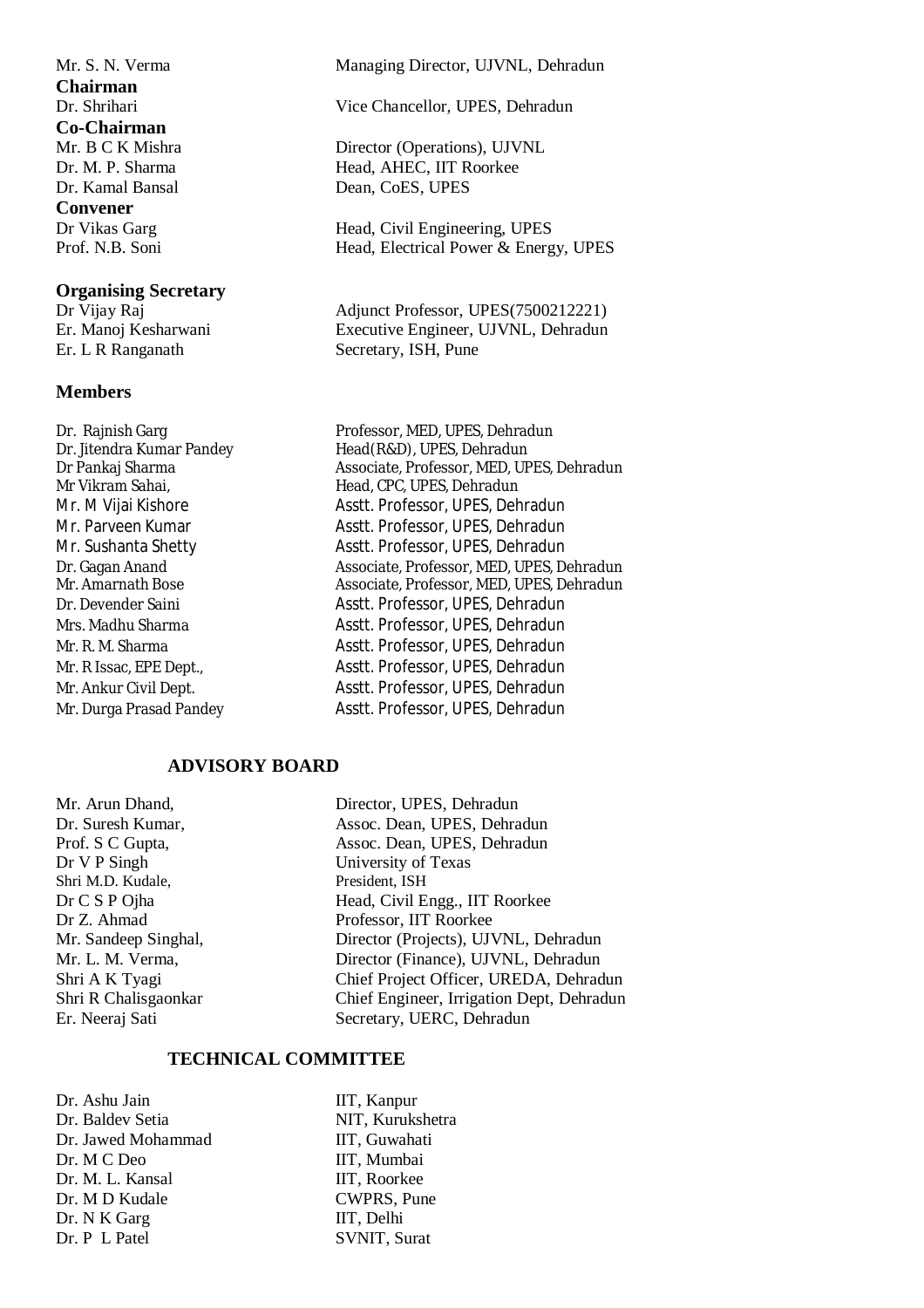Dr. P D Porey VNIT, Nagpur Dr. P P Majumdar IISc, Banglore Dr. S K Majumdar DTU, Delhi Dr Subhasish Dey IIT, Kharagpur Dr. V. Sundar, IIT Madras Dr. (Mrs.) V.V. Bhosekar, CWPRS Pune<br>
Dr V L Manekar SVNIT Surat Dr V L Manekar Dr. T.I. Eldho, IIT Bombay Dr. Arkal Vittal Hegde NIT Suratkal Dr. K.V.Jayakumar NIT Warangal Dr. H L Tiwari MANIT Bhopal Dr Muzzamil AMU Aligarh

Dr. P.G.Sastry, Former Principal, NITW

## *Accommodation*

The Participants are requested to visit our conference website for details about the hotels. Room Booking & Payment will be done directly by the participants to the hotel.

## *How to reach*

Dehradun is the capital city of the state of Uttarakhand in the northern part of India. It is well connected by Road, Rail and Air. The Institute is situated at 19 km from Dehradun Railway Station and 45 km from Airport (Jolly Grant). Local transport can be arranged on pre request basis.

## *ABOUT DEHRADUN*

**Dehradun** - The capital city of Uttarakhand is a complete blend of city and hill culture. It is set in the foot hills of Himalayas nestled between two of India's mightiest rivers the Ganges and the Yamuna. It is well connected and in proximity to popular Himalayan tourist destination such as Mussoorie and the Hindu holy cities of Haridwar & Rishikesh, along with the Himalayan pilgrimage circuit of Char Dham – Kedarnath, Badrinath, Gangotri&Yamunotri. During the summers the temperature ranges between  $36^{\circ}$ C &  $16^{\circ}$ C, in winters the temperature lies in between 23°C and 5°C. (*<http://dehradun.nic.in/>*)

## *.*

## *POST CONFERENCE TOURS*

After the conference, tours can be arranged on payment basis. Interested participants can indicate their choice in the registration form. (the tentative cost can be fixed based on the number of interested participants)

| Tour 1 | $19th$ June 2016 | Visit to Haridwar & Rishikesh    |
|--------|------------------|----------------------------------|
| Tour 2 | $19th$ June 2016 | Visit to Mussoorie & Kempty Fall |
| Tour 3 | $19th$ June 2016 | Dehradun Local Tour              |

Excursions for accompanying persons can be arranged during conference dates through the tour operators on payment basis.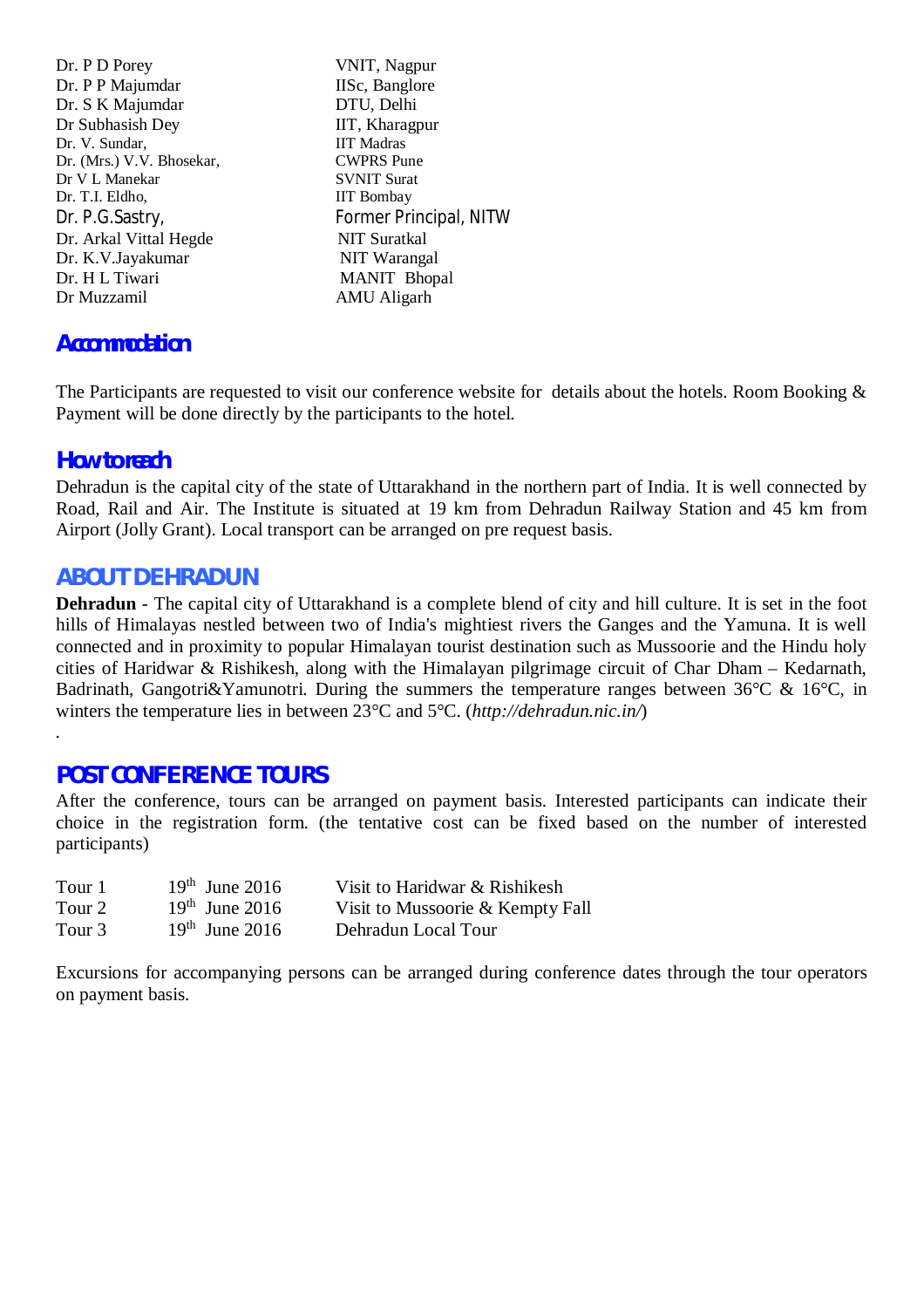

## *National Conference on Water Resource engineering and Hydro-Power* **WRHP – 2016 June 17-18, 2016 at UPES, Dehradun**

## *REGISTRATION FORM*

| Paper would be submitted: Yes / No                                                                                                                  | Category: Paper Presenter/Delegate                                                       |                            |
|-----------------------------------------------------------------------------------------------------------------------------------------------------|------------------------------------------------------------------------------------------|----------------------------|
| <b>Post Conference Tours</b>                                                                                                                        |                                                                                          |                            |
| Tour 1 $19th$ June 2016<br>Tour 2<br>$19th$ June 2016<br>Tour 3 $19th$ June 2016<br>(Amount will be payable in cash only at the time of conference) | Visit to Haridwar & Rishikesh<br>Visit to Mussoorie & Kempty Fall<br>Dehradun Local Tour | Yes/No<br>Yes/No<br>Yes/No |
| $\mathbf{D}$ is the contract of $\mathbf{D}$                                                                                                        |                                                                                          |                            |

## **Details of Registration Fee:**

Demand Draft for Rs. \_\_\_\_\_\_\_\_\_\_\_\_\_\_\_ bearing No.: \_\_\_\_\_\_\_\_\_\_\_\_\_\_\_\_\_\_\_\_\_\_\_\_\_\_\_\_\_\_\_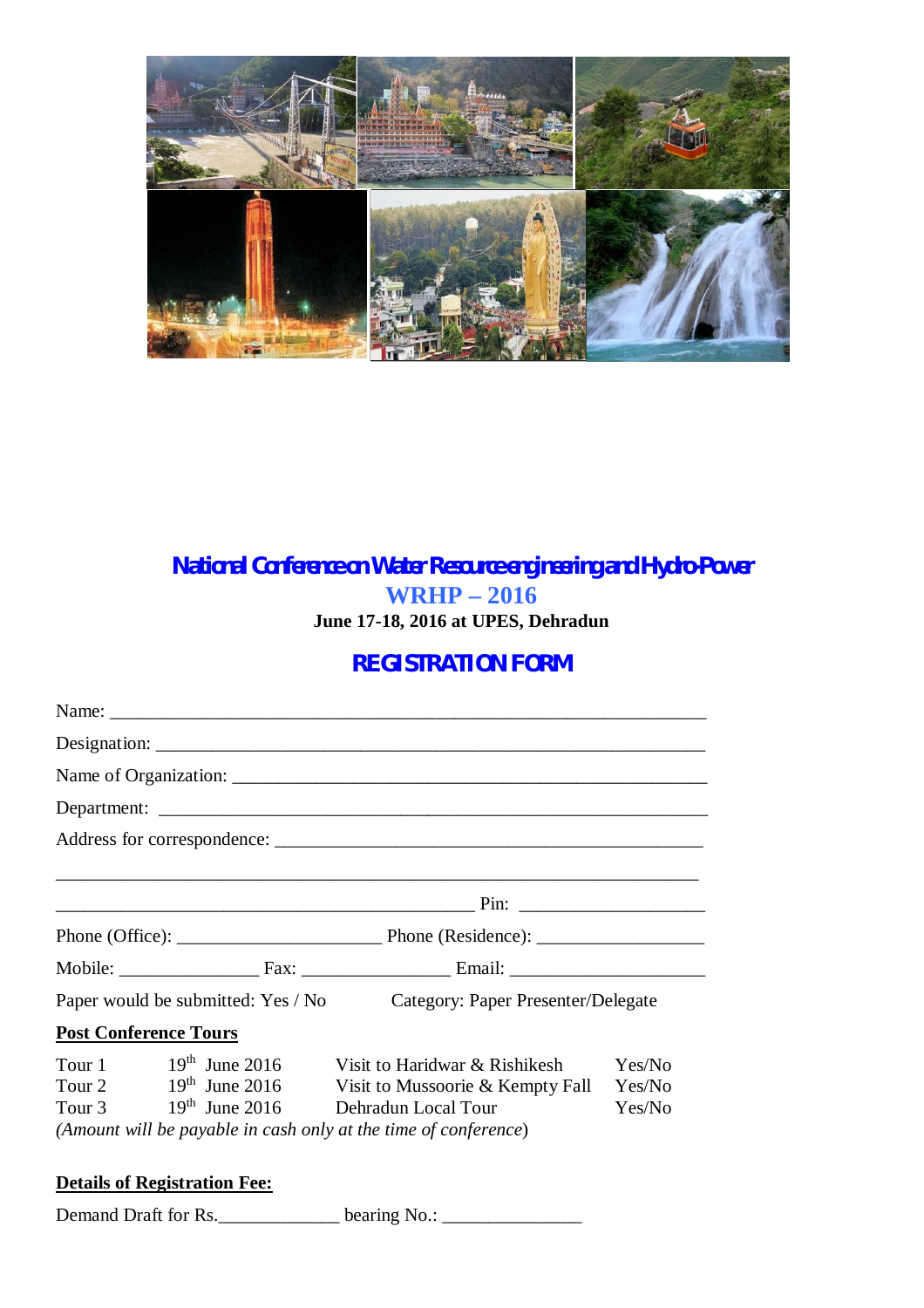| Г<br>L<br>۰.<br>Ч |
|-------------------|
|-------------------|

### **at Dehradun** ,

Date: Signature:

Please send this form along with Demand draft preferable by Speed post to:

#### **Dr.Vikas Garg**

Professor & Head Department of Civil Engg, UPES, Bidholi, Dehradun-248001 Email: [wrhp@ddn.upes.ac.in](mailto:wrhp@ddn.upes.ac.in) Phone: 9690757370

*National Conference on Water Resources engineering and Hydro-Power*

## **WRHP-2016**

## **SPONSERSHIP FORM**

Name of the Company/Organization: \_\_\_\_\_\_\_\_\_\_\_\_\_\_\_\_\_\_\_\_\_\_\_\_\_\_\_\_\_\_\_\_\_\_\_\_\_\_\_\_\_ \_\_\_\_\_\_\_\_\_\_\_\_\_\_\_\_\_\_\_\_\_\_\_\_\_\_\_\_\_\_\_\_\_\_\_\_\_\_\_\_\_\_\_\_\_\_\_\_\_\_\_\_\_\_\_\_\_\_\_\_\_\_\_\_\_\_\_\_\_\_\_ Office Address: \_\_\_\_\_\_\_\_\_\_\_\_\_\_\_\_\_\_\_\_\_\_\_\_\_\_\_\_\_\_\_\_\_\_\_\_\_\_\_\_\_\_\_\_\_\_\_\_\_\_\_\_\_\_\_\_\_\_\_\_\_\_\_\_\_\_\_\_\_\_\_  $\text{Pin:}$   $\Box$ Telephone: \_\_\_\_\_\_\_\_\_\_\_\_\_\_\_\_\_\_\_\_\_\_\_\_\_\_\_\_\_\_\_ Fax: \_\_\_\_\_\_\_\_\_\_\_\_\_\_\_\_\_\_\_\_\_\_\_\_\_\_ Mobile: \_\_\_\_\_\_\_\_\_\_\_\_\_\_\_\_\_\_\_\_\_\_\_\_\_\_\_\_\_\_\_\_\_\_E-mail: \_\_\_\_\_\_\_\_\_\_\_\_\_\_\_\_\_\_\_\_\_\_\_\_ Exhibition Stall Required: Yes/No Stall Details: A cubicle of roughly 9 sq. m will be provided for the display of products. Stalls are limited and will be allotted on first cum first served basis. **Details of Sponsorship Fee:** Demand Draft for Rs. \_\_\_\_\_\_\_\_\_\_\_\_\_\_\_ bearing No.: \_\_\_\_\_\_\_\_\_\_\_\_\_\_\_\_\_\_\_\_\_\_\_\_\_\_\_\_\_\_

Dated **\_\_\_\_\_\_\_\_\_\_\_\_\_\_\_\_\_ drawn in favour of "University of Petroleum and Energy Studies payable at Dehradun** ,